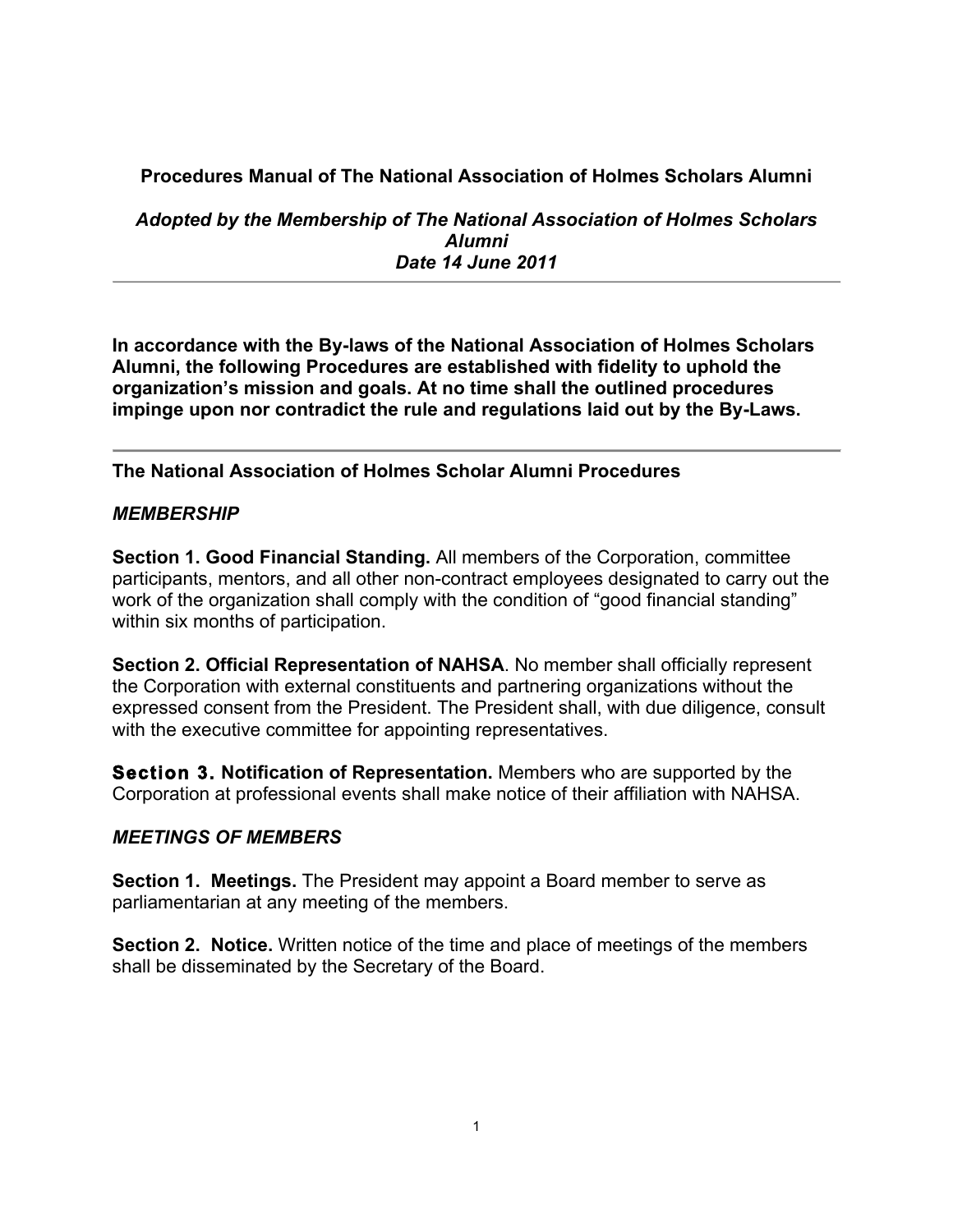### *PROXIES*

**Section 1. Proxy.** A member shall hold a proxy for no more than one other member at a time.

#### *BOARD OF DIRECTORS*

**Section 1. Membership of the Board.** Members of the Board are expected to recruit at least two new members annually. Members are expected to serve on at least one committee of the Corporation.

**Section 2. Conflict of Interest.** Board members shall complete a NAHSA "Conflict of Interest" agreement as requested by the Board.

#### *COMMITTEES*

**Section 1. Composition of Committees.** Committees shall consist of at least three members. Committees are expected to represent the diversity of the membership.

**Section 2. Voting in Committee**. Voting within committee shall be guided by the Bylaws.

**Section 3. Leadership of Committees**. In the case of electing leadership roles for committee, the By-laws shall serve as a guide.

A. **Election of Chair**. The chair of a committee shall be elected from the body of the committee. A member shall not chair more than one committee at any given time.

B. **Election of other Officers**. The need for additional officers shall be determined by the committee. Additional officers shall be elected from the body of the committee.

**Section 4. Committee Procedures.** Each committee shall establish written procedures or protocols for communications and completing the charge of the committee.

A. **Timeline of Work.** Each committee shall establish a written timeline and/or milestones for the organizing of its work. The committee shall share the timeline with the Board upon request.

**Section 5. Nominating and Elections Committee.** The Nominating and Elections Committee shall verify the eligibility of nominees for membership. The committee shall ensure that nominees are aware of the by-laws and expectations of the role(s) being sought. The Committee shall finalize the ballot and work with the Secretary for announcing the ballot in a reasonable time before the election. The Committee shall